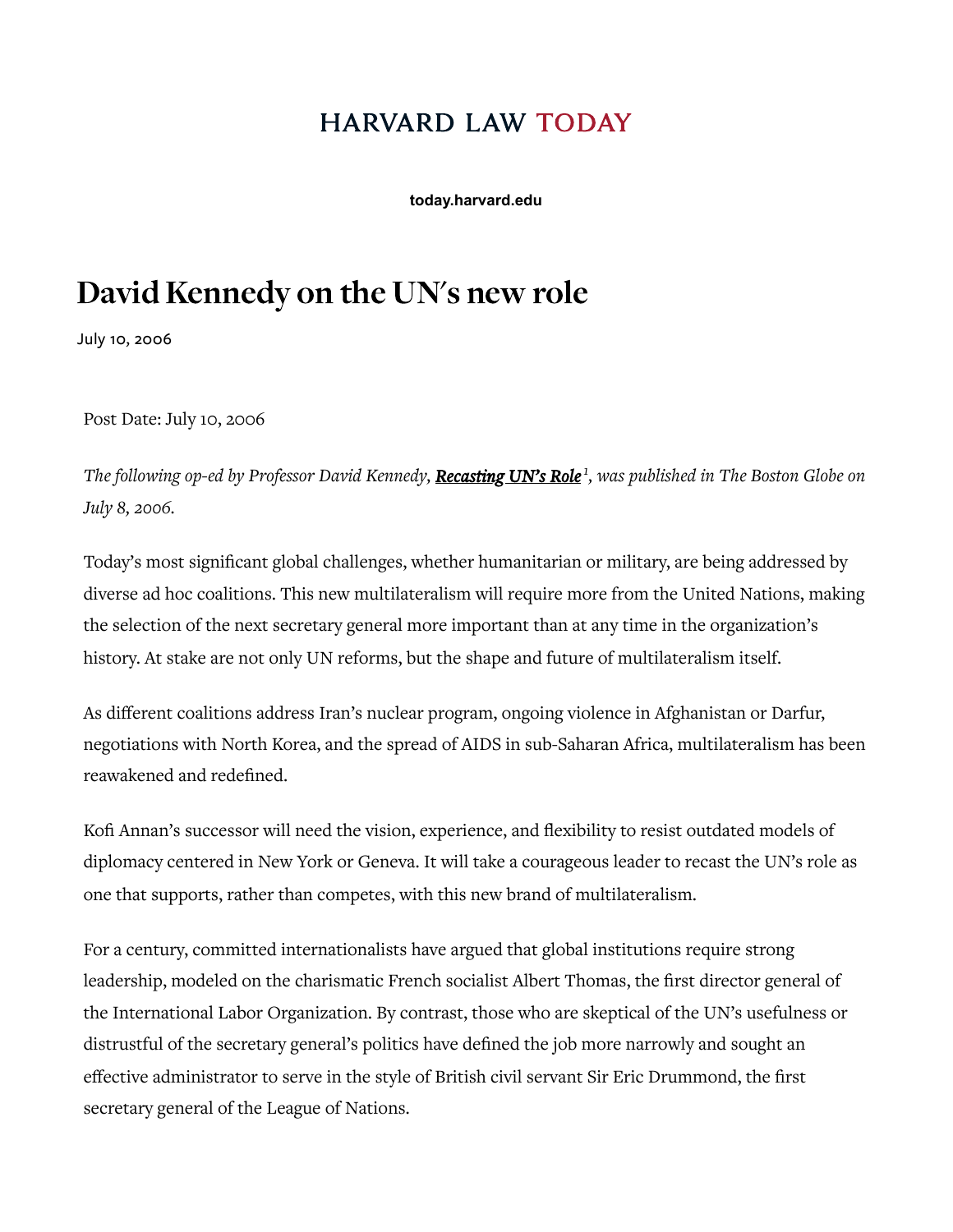This is a false choice. The United Nations does need strong and charismatic leadership, both to reform the institution and help address pressing political and humanitarian challenges, from regional conflicts and nuclear proliferation to poverty and preventable disease. However, to function effectively, the UN also requires the confidence of its member states. These two perspectives can be reconciled only by a strong secretary general whose view of the multilateral system and the role of the UN within it is an ecumenical one.

The multilateral order is pluralistic and shifting. Like it or not, fluid coalitions are our future. Today's most pressing policy challenges do not lend themselves to one-size-fits-all solutions and ethical nostrums. We know that global pandemics, climate change, and economic development can be addressed only by a range of different tools. The days of global conferences to articulate universal norms on such issues as labor standards, healthcare, and the environment are over. Even in the area of human rights, those who explore diverse ideas with different audiences will be more effective than a homogeneous, tightly-coordinated movement.

Today, the UN is not the pinnacle of a unified multilateral order, but one player in a complex and evolving world. Multilateralism has become a game played on many boards. The next UN leader will need to experiment and pursue complex, heterogeneous cocktails of policy at national, local, and international levels. This requires an individual with the leadership skills to gain the trust of diverse coalitions and assemble institutional partnerships among those whose interests are unlikely to be harmonized by any single vision. This was difficult enough to accomplish during the Cold War. Since then, the number of interests and participants has grown exponentially. In this new world, the first rule must be "no surprises." The secretary general must be trusted to consult first, and then to act with discretion.

A strong secretary general with this vision could ease the emergence of patchwork coalitions, helping NATO, the European Union, the African Union, various states, and nongovernmental actors find coordinated roles in a crisis like Darfur. Under such leadership, the UN could become a clearinghouse for influential ideas, instructive experiences, and diverse or even conflicting best practices.

This should be particularly important for the United States. As the UN's founder, leading funder, and host, the United States is an indispensable partner for UN action. With economic, military, and humanitarian commitments around the world, America should favor a strong secretary general who will work across multiple institutional frameworks to facilitate diverse solutions. When the United States feels outvoted and unloved at the UN, it is easy to wish for weak leadership. But weakness is a